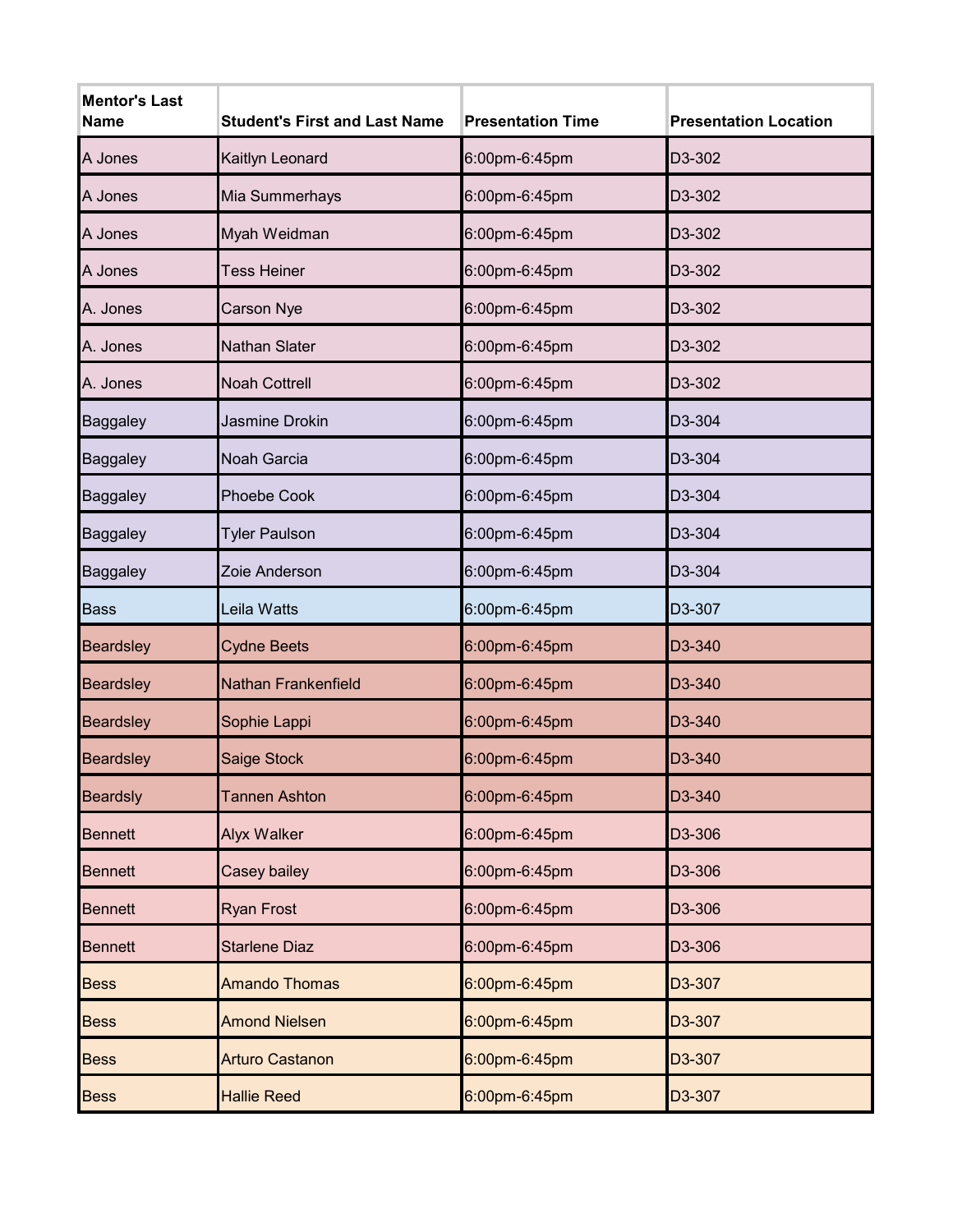| <b>Bess</b>     | <b>Rachel Howard</b>     | 6:00pm-6:45pm | D3-307 |
|-----------------|--------------------------|---------------|--------|
| <b>Bess</b>     | schyler nielen           | 6:00pm-6:45pm | D3-307 |
| <b>Bockholt</b> | <b>Brooklyn Loomis</b>   | 6:00pm-6:45pm | D3-306 |
| <b>Bockholt</b> | Patryk Kasprzak          | 6:00pm-6:45pm | D3-306 |
| <b>Bockholt</b> | <b>Xochilt Garibay</b>   | 6:00pm-6:45pm | D3-306 |
| Bockholt (A.)   | <b>Adam Rust</b>         | 6:00pm-6:45pm | D3-337 |
| Bockholt (A.)   | <b>Marcus Cleverly</b>   | 6:00pm-6:45pm | D3-337 |
| Bockholt (A.)   | <b>Uriah Robinson</b>    | 6:00pm-6:45pm | D3-337 |
| <b>Brooks</b>   | <b>Allison Hathaway</b>  | 6:00pm-6:45pm | D3-336 |
| <b>Brooks</b>   | <b>Coleton Watt</b>      | 6:00pm-6:45pm | D3-336 |
| <b>Brooks</b>   | <b>Jed Rechis</b>        | 6:00pm-6:45pm | D3-336 |
| <b>Brooks</b>   | Naomi LeBaron            | 6:00pm-6:45pm | D3-336 |
| <b>Brooks</b>   | <b>Yasmin Windmuller</b> | 6:00pm-6:45pm | D3-336 |
| <b>Carter</b>   | Angela Barradas Enriques | 6:00pm-6:45pm | D3-342 |
| <b>Carter</b>   | <b>Haylee Blackner</b>   | 6:00pm-6:45pm | D3-342 |
| <b>Carter</b>   | <b>Jacey Brown</b>       | 6:00pm-6:45pm | D3-342 |
| <b>Carter</b>   | <b>Kassandra Rosas</b>   | 6:00pm-6:45pm | D3-342 |
| Cook            | <b>Alivia Schilling</b>  | 6:00pm-6:45pm | D3-337 |
| Cook            | Anna Christiansen        | 6:00pm-6:45pm | D3-337 |
| <b>Cook</b>     | <b>Miles Bovero</b>      | 6:00pm-6:45pm | D3-337 |
| <b>Cook</b>     | <b>Zachary Marshall</b>  | 6:00pm-6:45pm | D3-337 |
| <b>Gibbs</b>    | <b>Alexandria Jessop</b> | 6:00pm-6:45pm | D3-206 |
| <b>Gibbs</b>    | <b>Avery Singleton</b>   | 6:00pm-6:45pm | D3-206 |
| <b>Gibbs</b>    | <b>Connor Checketts</b>  | 6:00pm-6:45pm | D3-206 |
| <b>Gibbs</b>    | <b>Matthew Margetts</b>  | 6:00pm-6:45pm | D3-206 |
| <b>Gibbs</b>    | <b>Sagen Nelson</b>      | 6:00pm-6:45pm | D3-206 |
| <b>Gibbs</b>    | <b>Samanth Vaca</b>      | 6:00pm-6:45pm | D3-206 |
| <b>Gibbs</b>    | <b>Sim Sprankenis</b>    | 6:00pm-6:45pm | D3-206 |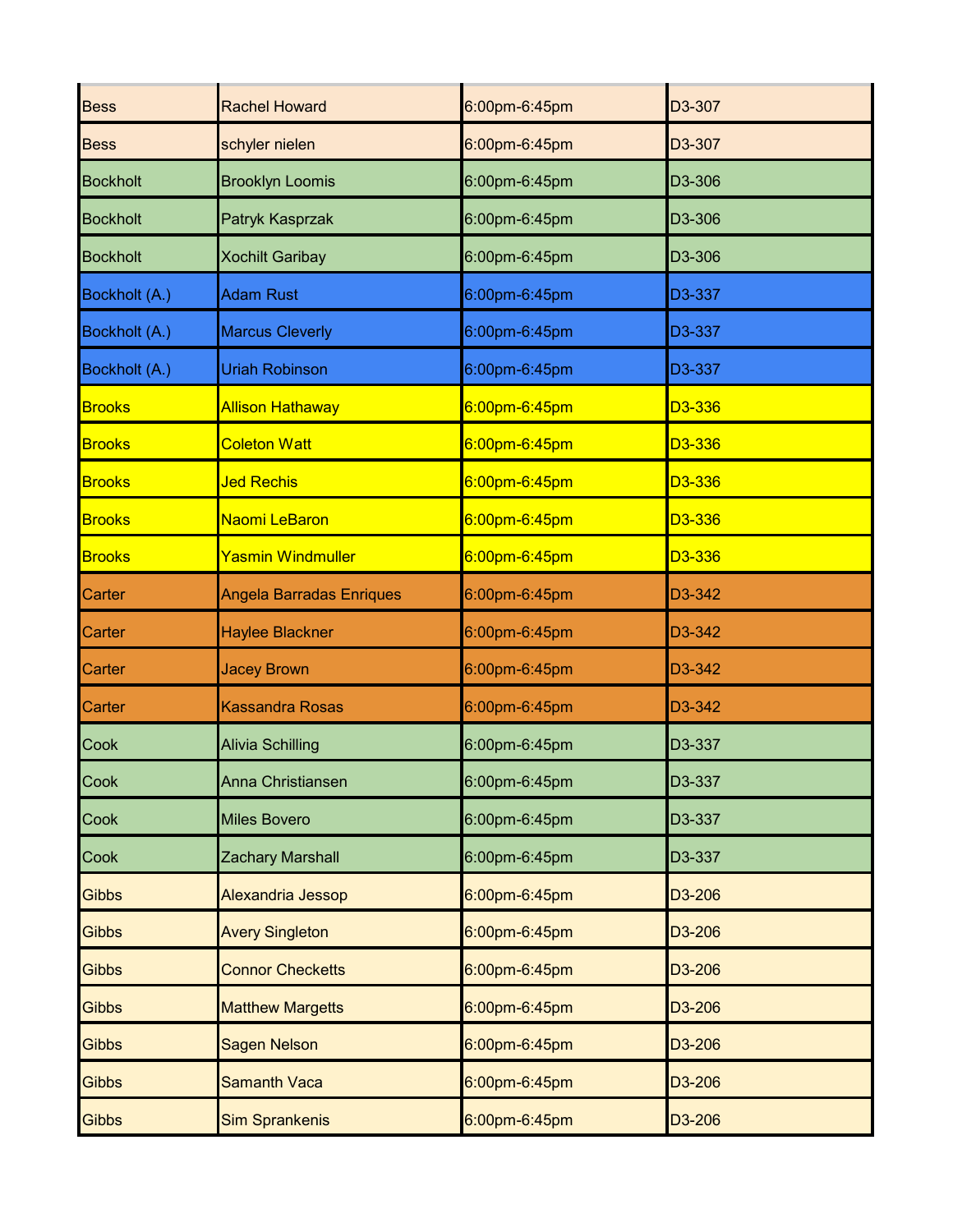| Grijalva         | <b>Allison Blood</b>     | 6:45pm-7:30pm | D3-340 |
|------------------|--------------------------|---------------|--------|
| Grijalva         | <b>Andrei Burke</b>      | 6:45pm-7:30pm | D3-340 |
| Grijalva         | <b>Bridger sloan</b>     | 6:45pm-7:30pm | D3-340 |
| Grijalva         | <b>Collin Sweitzer</b>   | 6:45pm-7:30pm | D3-340 |
| Grijalva         | <b>Doman Briggs</b>      | 6:45pm-7:30pm | D3-340 |
| Grow             | Ira Cox-Berry            | 6:45pm-7:30pm | D3-302 |
| Grow             | Logan Mayhue             | 6:45pm-7:30pm | D3-302 |
| Grow             | Nathanial Hardyman       | 6:45pm-7:30pm | D3-302 |
| Grow             | <b>Ray Wilkinson</b>     | 6:45pm-7:30pm | D3-302 |
| <b>Huffaker</b>  | <b>Elliott Moore</b>     | 6:45pm-7:30pm | D3-337 |
| <b>Huffaker</b>  | <b>Isaac DeGraw</b>      | 6:45pm-7:30pm | D3-337 |
| Hutchinson       | <b>Kemuel Cullimore</b>  | 6:45pm-7:30pm | D3-307 |
| <b>Hutchison</b> | <b>Chloe Mormino</b>     | 6:45pm-7:30pm | D3-307 |
| <b>Jacques</b>   | Ethan peterson           | 6:00pm-6:45pm | D3-304 |
| <b>Jaques</b>    | <b>Haven Hutchison</b>   | 6:00pm-6:45pm | D3-342 |
| <b>Jaques</b>    | <b>Jayden Reyes</b>      | 6:00pm-6:45pm | D3-304 |
| Jerome           | <b>Collin Jones</b>      | 6:45pm-7:30pm | D3-202 |
| Jerome           | <b>Leroy Monson</b>      | 6:45pm-7:30pm | D3-202 |
| <b>Jerome</b>    | <b>Rosemary Yahne</b>    | 6:45pm-7:30pm | D3-202 |
| <b>Jerome</b>    | Zoee Wood                | 6:45pm-7:30pm | D3-202 |
| <b>Jones</b>     | <b>Corbin Johnson</b>    | 6:45pm-7:30pm | D3-202 |
| <b>Jones</b>     | <b>Kara Cope</b>         | 6:45pm-7:30pm | D3-202 |
| Jones            | Makayla Wageman          | 6:45pm-7:30pm | D3-202 |
| <b>Jones</b>     | <b>Marisa Diaz</b>       | 6:45pm-7:30pm | D3-202 |
| Jones            | <b>Max Wilburn</b>       | 6:45pm-7:30pm | D3-202 |
| <b>Miner</b>     | <b>Ethan Stulp</b>       | 6:45pm-7:30pm | D3-304 |
| <b>Miner</b>     | <b>Farah Sadat</b>       | 6:45pm-7:30pm | D3-304 |
| <b>Miner</b>     | <b>Isaac Christensen</b> | 6:45pm-7:30pm | D3-304 |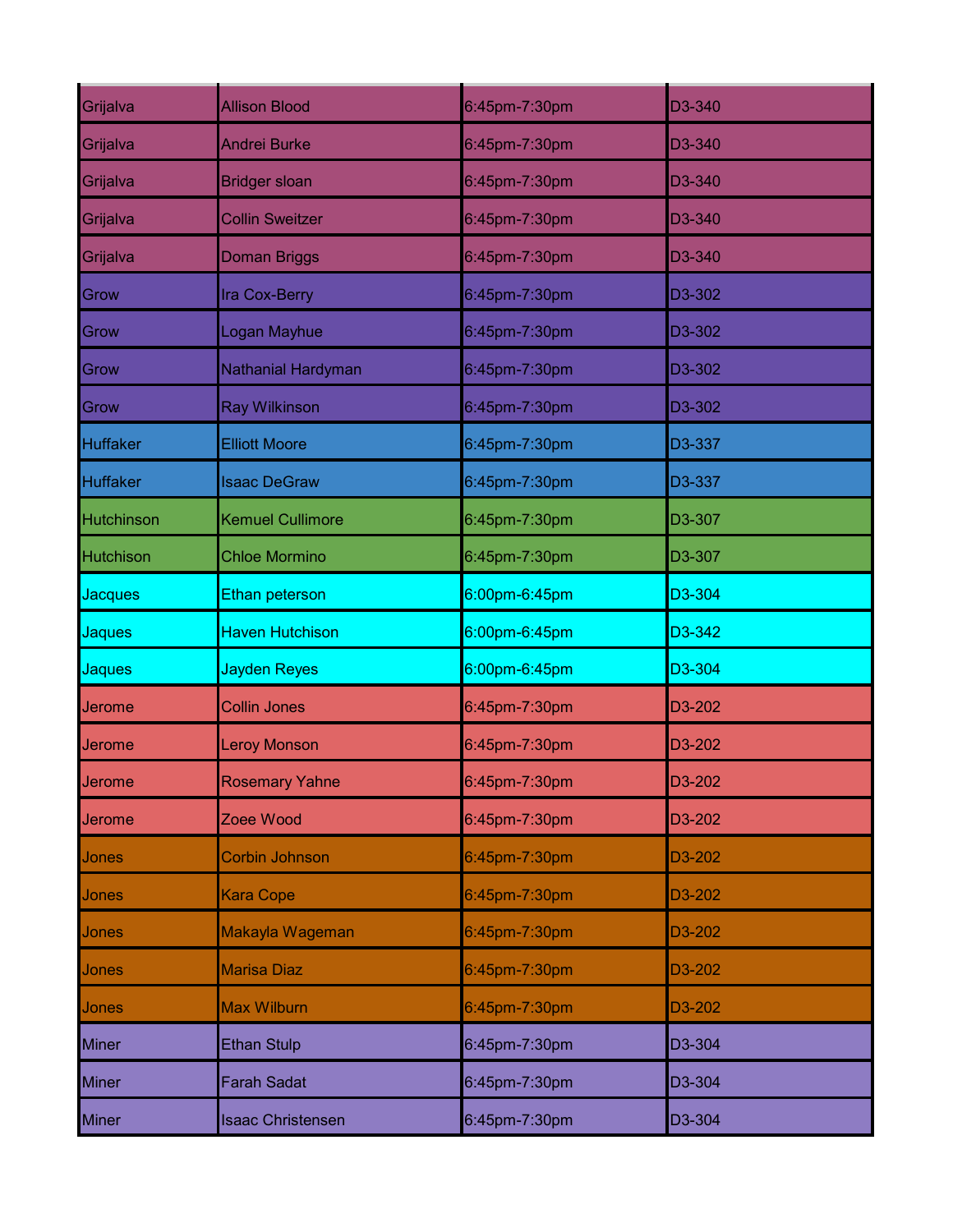| <b>Miner</b>      | Kenji Prince              | 6:45pm-7:30pm | D3-304 |
|-------------------|---------------------------|---------------|--------|
| <b>Miner</b>      | <b>Landon Mesmer</b>      | 6:45pm-7:30pm | D3-304 |
| <b>Miner</b>      | <b>Lucas Sillito</b>      | 6:45pm-7:30pm | D3-304 |
| <b>Miner</b>      | <b>Robert Cherry</b>      | 6:45pm-7:30pm | D3-304 |
| Montegomery       | <b>Caitlyn Clark</b>      | 6:45pm-7:30pm | D3-342 |
| <b>Montgomery</b> | Daniela- Cifuentes-Mendez | 6:45pm-7:30pm | D3-342 |
| <b>Montgomery</b> | <b>David Chatelain</b>    | 6:45pm-7:30pm | D3-342 |
| <b>Montgomery</b> | <b>Lee Doller</b>         | 6:45pm-7:30pm | D3-342 |
| <b>Montgomery</b> | <b>Parker Rasmussen</b>   | 6:45pm-7:30pm | D3-342 |
| Moreno            | <b>Brayton Stowell</b>    | 6:45pm-7:30pm | D3-336 |
| Moreno            | <b>Dennis Dorrity</b>     | 6:45pm-7:30pm | D3-336 |
| Moreno            | <b>Jacob Harris</b>       | 6:45pm-7:30pm | D3-336 |
| Moreno            | James Walsman             | 6:45pm-7:30pm | D3-336 |
| Moreno            | <b>Madelyn Foulger</b>    | 6:45pm-7:30pm | D3-336 |
| Nikolaev          | <b>Hazel Rodriguez</b>    | 6:45pm-7:30pm | D3-339 |
| Nikolaev          | <b>Jordin Heiner</b>      | 6:45pm-7:30pm | D3-339 |
| Nikolaev          | <b>Rachel Amedee</b>      | 6:45pm-7:30pm | D3-339 |
| Nikolaev          | <b>Rudy Garcia</b>        | 6:45pm-7:30pm | D3-339 |
| Nikolaev          | <b>Shannon Anderson</b>   | 6:45pm-7:30pm | D3-339 |
| Nikolaev          | <b>Wyatt Matthews</b>     | 6:45pm-7:30pm | D3-339 |
| <b>Olson</b>      | <b>Brock Whitaker</b>     | 6:45pm-7:30pm | D3-206 |
| Olson             | <b>Chimelu Feliciano</b>  | 6:45pm-7:30pm | D3-206 |
| Olson             | Dax Wagner                | 6:45pm-7:30pm | D3-206 |
| Olson             | <b>Kirt Robinson</b>      | 6:45pm-7:30pm | D3-206 |
| Olson             | <b>Maya Schenk</b>        | 6:45pm-7:30pm | D3-206 |
| Olson             | <b>Rylee Wamhoff</b>      | 6:45pm-7:30pm | D3-206 |
| Olson             | Savanna Allen             | 6:45pm-7:30pm | D3-206 |
| Olson             | <b>Tanner Poppleton</b>   | 6:45pm-7:30pm | D3-206 |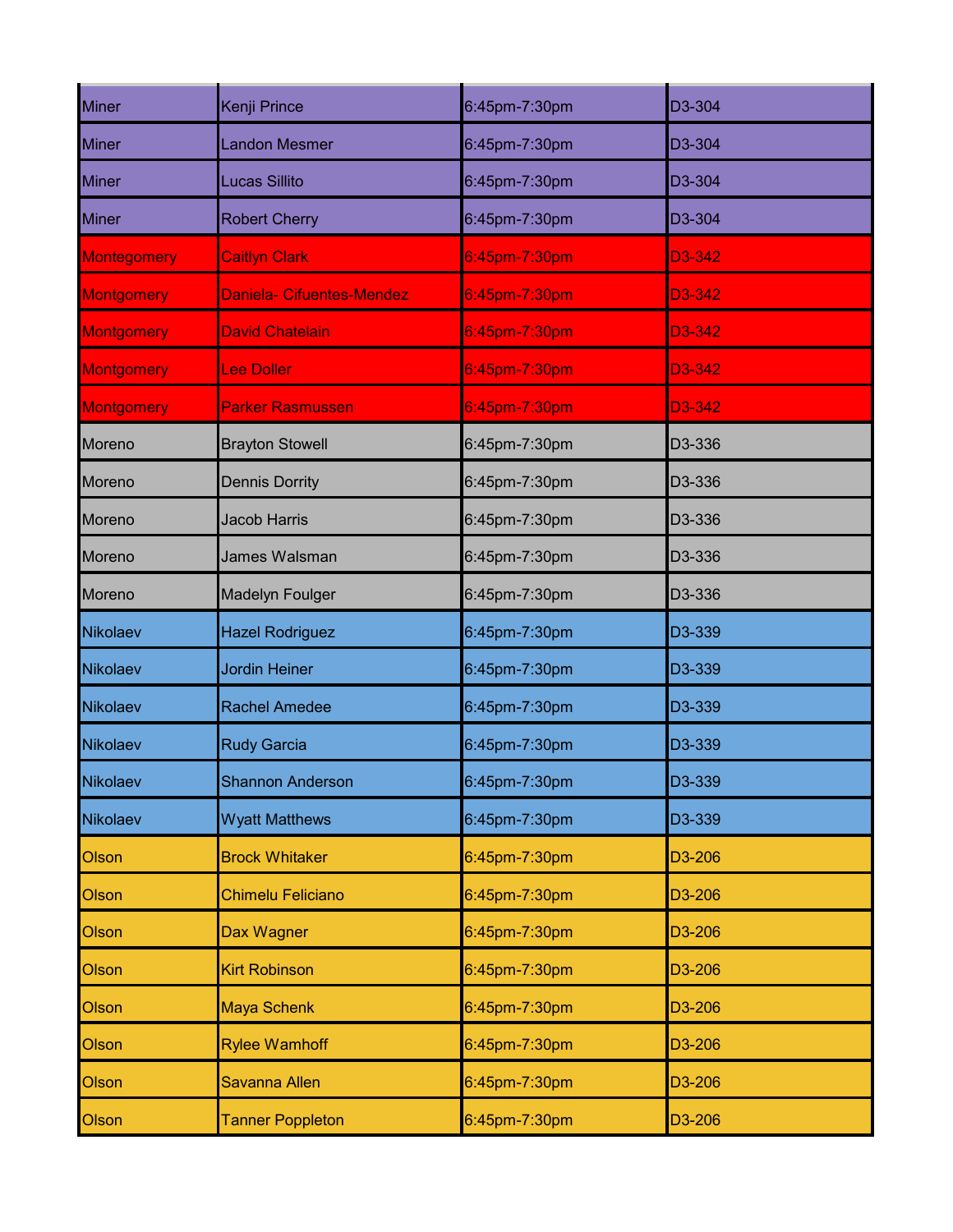| Petersen       | <b>Eric Reynolds</b>    | 6:00pm-6:45pm    | D3-339 |
|----------------|-------------------------|------------------|--------|
| Peterson       | <b>Andrew Medina</b>    | 6:00pm-6:45pm    | D3-339 |
| Peterson       | <b>Andrew Nay</b>       | 6:00pm-6:45pm    | D3-339 |
| Peterson       | <b>Tenoch Cortes</b>    | 6:00pm-6:45pm    | D3-339 |
| Peterson       | <b>Ward Phelps</b>      | 6:00pm-6:45pm    | D3-339 |
| <b>Shelton</b> | <b>Axel Wallace</b>     | 6:45pm-7:30pm    | D3-302 |
| <b>Shelton</b> | <b>Lindon Taylor</b>    | $6:45$ pm-7:30pm | D3-302 |
| <b>Shelton</b> | <b>Sawyer Williams</b>  | $6:45$ pm-7:30pm | D3-302 |
| Simonsen       | <b>Alex Gilsoul</b>     | 6:00pm-6:45pm    | D3-202 |
| Simonsen       | <b>Cole Ortiz</b>       | 6:00pm-6:45pm    | D3-202 |
| Simonsen       | Davis, Mckell           | 6:00pm-6:45pm    | D3-202 |
| Simonsen       | Hart, Emmet             | 6:00pm-6:45pm    | D3-202 |
| Simonsen       | Jaynes, Max             | 6:00pm-6:45pm    | D3-202 |
| Simonsen       | Paige Stoneham          | 6:00pm-6:45pm    | D3-202 |
|                |                         |                  |        |
| Simonsen       | <b>Taylor Hayward</b>   | 6:00pm-6:45pm    | D3-202 |
| <b>Stokes</b>  | <b>Aidan Malnar</b>     | 6:45pm-7:30pm    | D3-306 |
| <b>Stokes</b>  | <b>Cade Fox</b>         | 6:45pm-7:30pm    | D3-306 |
| <b>Stokes</b>  | <b>Dominic Fiorello</b> | 6:45pm-7:30pm    | D3-306 |
| <b>Stokes</b>  | <b>Jessica Kirkham</b>  | 6:45pm-7:30pm    | D3-306 |
| <b>Stokes</b>  | Keagan Fukuda           | 6:00pm-6:45pm    | D3-339 |
| <b>Stokes</b>  | <b>Thaddeus Powell</b>  | 6:45pm-7:30pm    | D3-339 |
| <b>Titmus</b>  | <b>Avery Broadbent</b>  | 6:45pm-7:30pm    | D3-307 |
| <b>Titmus</b>  | <b>Ethan Clark</b>      | 6:45pm-7:30pm    | D3-307 |
| <b>Titmus</b>  | <b>Isabel Schut</b>     | 6:45pm-7:30pm    | D3-307 |
| <b>Titmus</b>  | Keanna Jasmin           | 6:45pm-7:30pm    | D3-307 |
| <b>Titmus</b>  | <b>Gabriel Robinson</b> | 6:45pm-7:30pm    | D3-307 |
| <b>Watson</b>  | <b>Alan Aguirre</b>     | 6:45pm-7:30pm    | D3-337 |